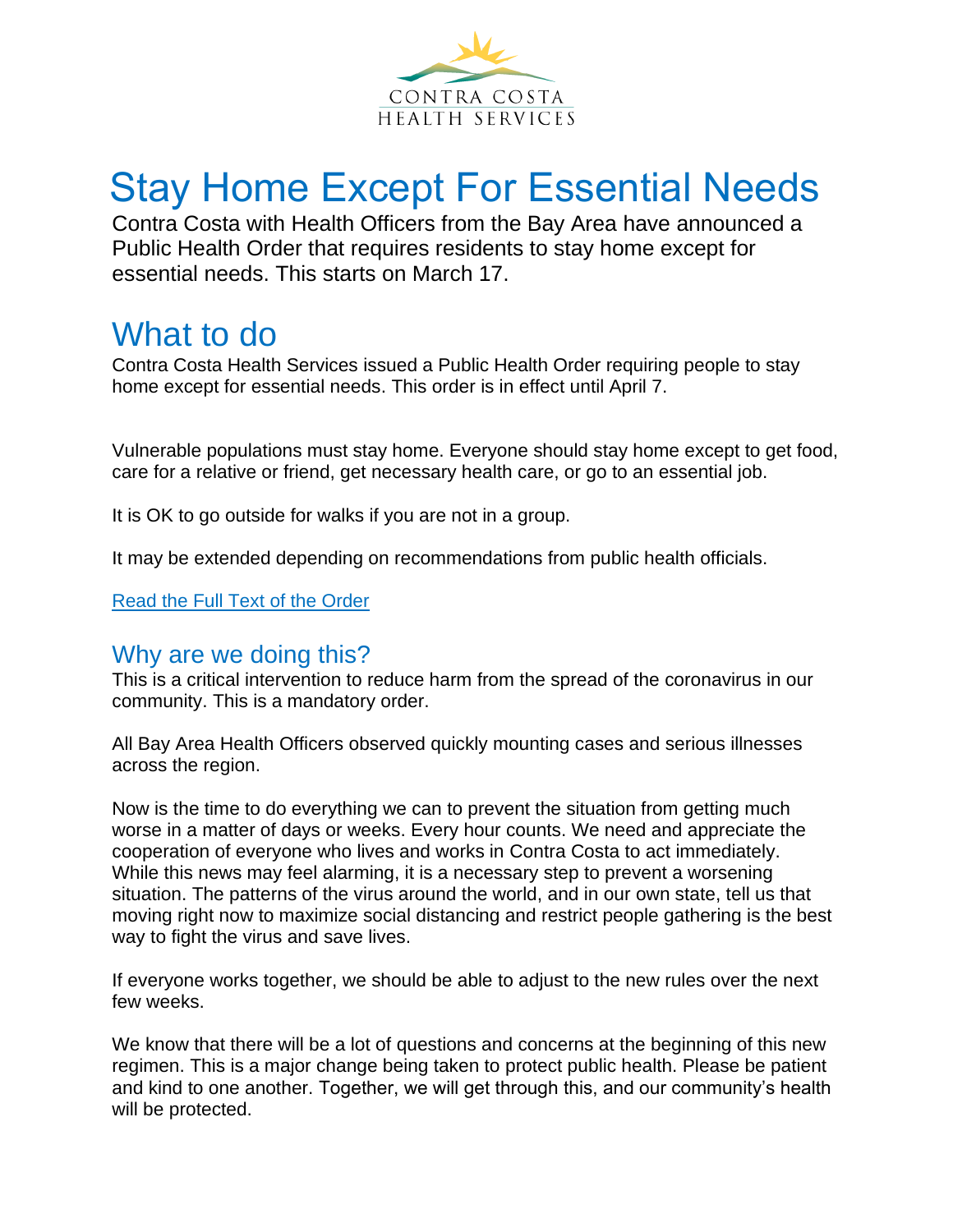

#### How long will we stay home?

This goes into effect on Tuesday, March 17, 2020. It is currently set to last for 3 weeks through Tuesday, April 7, 2020.

We want to be sure the Order is in place for only as long as necessary, and the Health Officer will be closely monitoring the situation every day in order to determine what adjustments make sense.

# What can I do? What's open?

These essential services will remain open:

- City/County government services: Police stations, fire stations, hospitals/clinics and healthcare operations, jails, courts, garbage/sanitation, transportation (including Muni), utilities (water, power and gas), and city offices
- Gas stations
- Pharmacies
- Food: Grocery stores, farmers markets, food banks, convenience stores, take-out and delivery restaurants
- Hardware stores/plumbers
- Banks
- Community benefit organizations on a case-by-case basis
- Laundromats/laundry services

#### What's closed?

- Dine-in restaurants
- Bars and nightclubs
- Entertainment venues
- Gyms and fitness studios

# What can't I do?

- You cannot engage in group activities in person with others.
- You cannot have dinner parties. You cannot invite friends over to your home to hang out.
- You cannot go to bars or nightclubs.
- You cannot go to a nail salon or get your hair cut by a stylist or barber.
- You cannot go shopping for non-essential goods.
- You cannot take unnecessary trips on public transport or in your car or motorbike.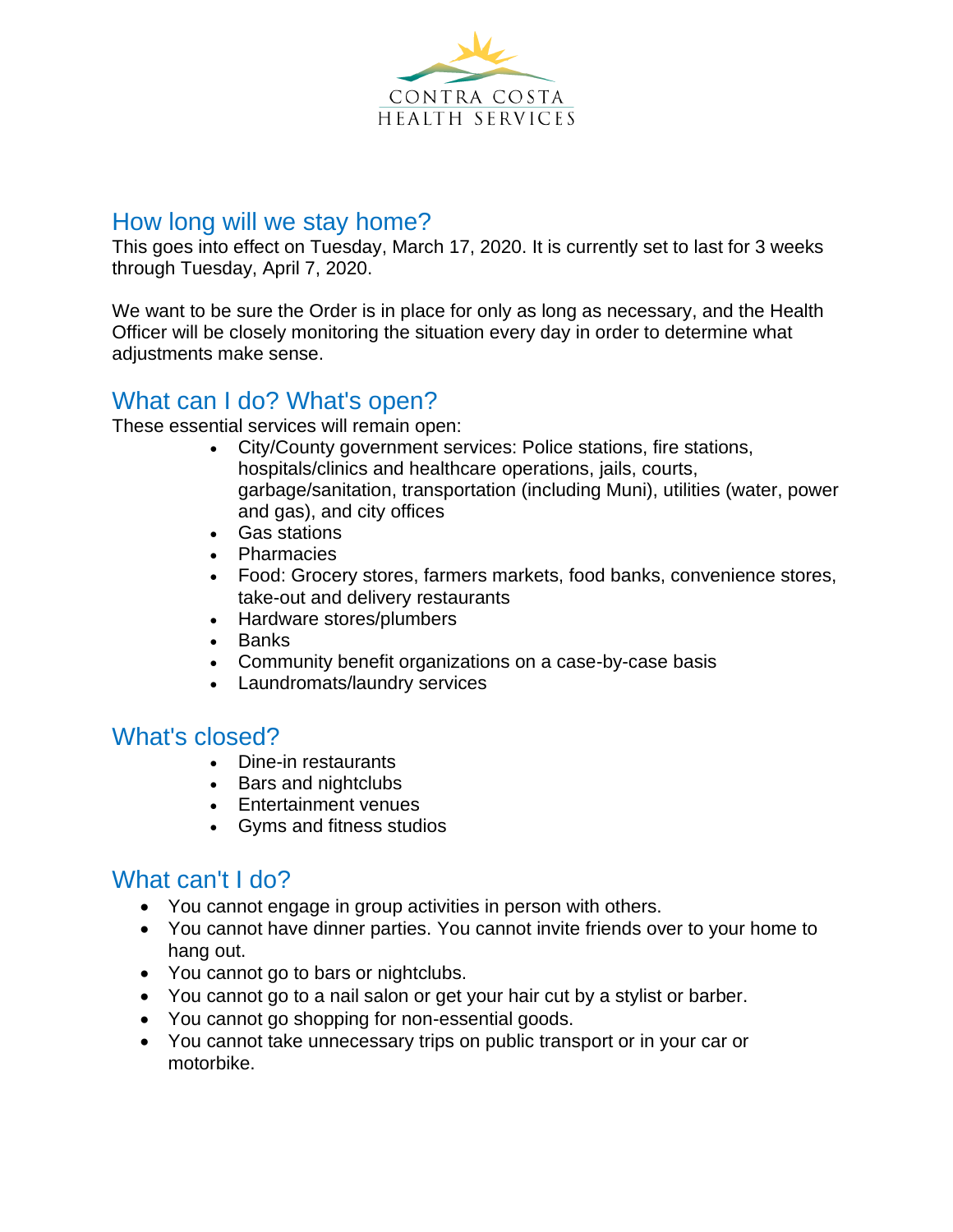

#### Where does this apply?

This is in effect across the Bay Area, including in Marin, San Francisco, San Mateo, Santa Clara, Contra Costa, and Alameda Counties and the City of Berkeley.

#### Is this mandatory or is it just guidance?

It is mandatory. This Order is a legal Order issued under the authority of California law. You are required to comply, and it is a misdemeanor crime not to follow the order (although the intent is not for anyone to get into trouble).

It is critical for everyone to follow the Order to prevent the spread of COVID-19 and protect themselves, their loved ones, friends, neighbors and the whole community. All persons, businesses, and other entities are required to comply if they do not fall within the exemptions that are specified in the Order.

# What if I need to get healthcare from my medical provider?

You can still get your health needs addressed. Contact your health care provider to see if they are providing regular services. Some services, especially elective procedures, may be postponed or canceled.

If you are feeling sick, please first call your doctor, a nurse hotline, or an urgent care center.

Do not go to the emergency room of a hospital unless you are having an actual emergency.

#### Can I leave home to visit friends or family members if there is no urgent need?

No. For your safety as well as their safety, we need to help each other fight the spread of COVID-19 by staying at home.

# Can I still get deliveries from online stores? Can I order from online stores?

Yes. The mail and other delivery services to your home can continue to function, as can food delivery services.

Yes, you can place more orders from online stores. Businesses that deliver goods or services directly to residences are essential businesses that may continue to operate.

#### Can I use ride share or on-demand service or a taxi?

Yes, but only for essential travel.

Do you best to take social distancing precautions: cover your mouth and nose if you cough or sneeze, use hand sanitizer, and wash your hands before and after rides, etc.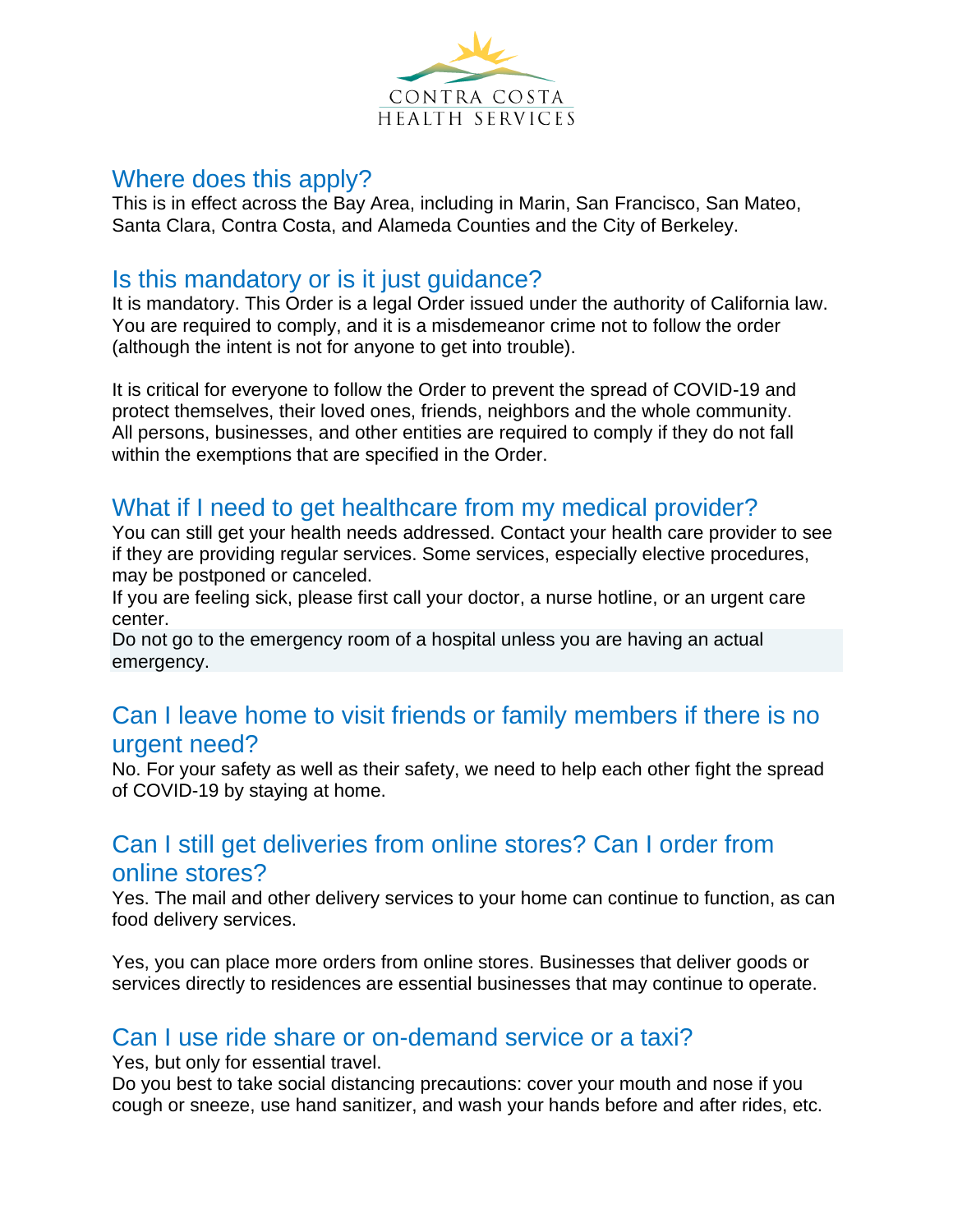

# Can I take public transport (bus, subway, train)?

Yes, but only for essential travel.

Public transit will continue to operate on a limited basis. When using public transport, you should maintain at least 6 feet, two to three steps away, including if you are on the bus or on trains.

This is why it's important to only take public transportation for essential activities – you want to help everyone be able to practice social distancing.

# Can I get my prescriptions or other health care needs? Can I leave home to go to the pharmacy to get my prescription filled?

Yes. Drug stores and other medical supply stores are allowed to operate. When possible you should have the drug store deliver your prescription medicine to your home.

# How will I get food and medicines I need if I must stay in my home?

The Order specifically allows people to leave their home to buy food, purchase medicine, and purchase other necessary items. It also directs businesses selling those items to remain open, and allows employees of those businesses to keep working and to ensure those businesses are operating.

#### Should I stock up on food, necessities like toilet paper, and on medicines?

No. You will continue to be able to purchase these items whenever you need them, as stores selling necessary items like grocery stores, pharmacies, and hardware stores will remain open.

Continue to buy normal quantities of these items on the same schedule you normally do. This will ensure that there is enough for everyone.

# Can I leave home to care for my elderly parents or friends who require assistance to care for themselves? Or a friend or family member who has disabilities?

Yes. Be sure that you protect them and you by following social distancing guidelines such as washing hands before and after, using hand sanitizer, maintaining at least 6 feet of distance when possible, and coughing or sneezing into a tissue.